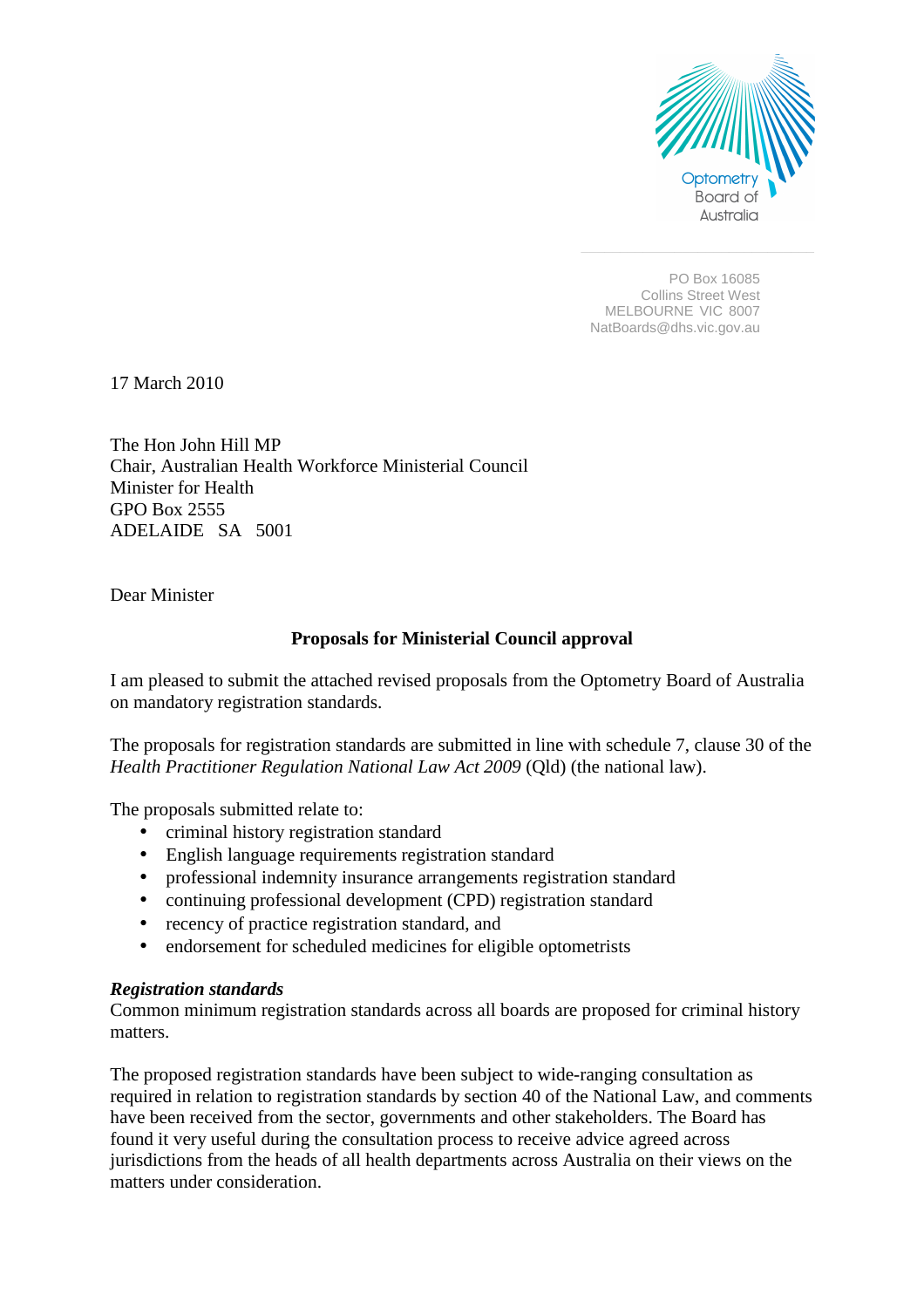I advise that the development of the proposals has been consistent with the Australian Health Practitioner Regulation Agency's *Procedures for Development of Registration Standards*  which the Agency has issued under section 20(1)(a) of the *Health Practitioner Regulation (Administrative Arrangements) National Law Act 2008* (Qld). Ministerial Council approval of these registration standards is sought under section 12 of the National Law.

Following finalisation of its submission, the Board received further feedback in relation to its CPD registration standard that the proposed requirement for a minimum of 20 out of 40 points of CPD activity be undertaken in face to face mode would create an unreasonable hurdle for some practitioners, particularly those in rural areas who have difficulty accessing CPD. In response to this feedback, the Board has determined to revise the standard, to require a minimum of 12 out of 40 points of CPD activity to be undertaken face to face. The Board now wishes to submit its revised CPD standard for consideration by the Ministerial Council.

# *Scheduled medicines endorsement*

With respect to the Board's proposed arrangements for scheduled medicines endorsement, the submission provides details of how the Board proposes to administer the endorsement arrangements, in order to ensure safe and effective prescribing practice by scheduled medicines endorsed optometrists. It includes the Boards proposed registration standard for scheduled medicines endorsement, and the list of Schedule 4 medicines at Table 1 of the submission, that the Board has approved and proposes to endorse registered optometrists as qualified to obtain, possess, administer, prescribe or supply subject to approval of the standard.

The Board requests that the Ministerial Council decide, in accordance with section 14 of the National Law, that the Optometry Board of Australia may endorse the registration of suitably qualified optometrists as qualified to obtain, possess, administer, prescribe or supply schedule 4 medicines for the treatment of conditions of the eye. The Ministerial Council is requested to approve an endorsement in relation to scheduled medicines, under section 14(2) of the National Law, along the following lines:

# *Class of health practitioners (section 14(2)(a)):*

Any person registered as an optometrist under the National Law whose registration has been endorsed by the Optometry Board of Australia under section 94 as qualified to obtain, possess, administer, prescribe or supply Schedule 4 medicines in the practice of optometry.

### *Class of scheduled medicines (section 14(2)(b)):*

Any Schedule 4 medicine used in the topical treatment of conditions of the eye, included in a list of Schedule 4 medicines approved by the Optometry Board of Australia and published on the Board's website at the following address: www.optometryboard.gov.au.

*Type of use (section 14(2)(c)):*  Obtain, possess, administer, prescribe or supply.

These elements are incorporated into the Board's proposed registration standard for scheduled medicines endorsement that is also submitted to the Ministerial Council for approval, under section 12 of the National Law.

Subject to Ministerial Council approval, the Board has approved the lists of Schedule 4 medicines in the table attached, for the purposes of granting a scheduled medicines endorsement. All medicines included in Table 1 are for topical use only, and are already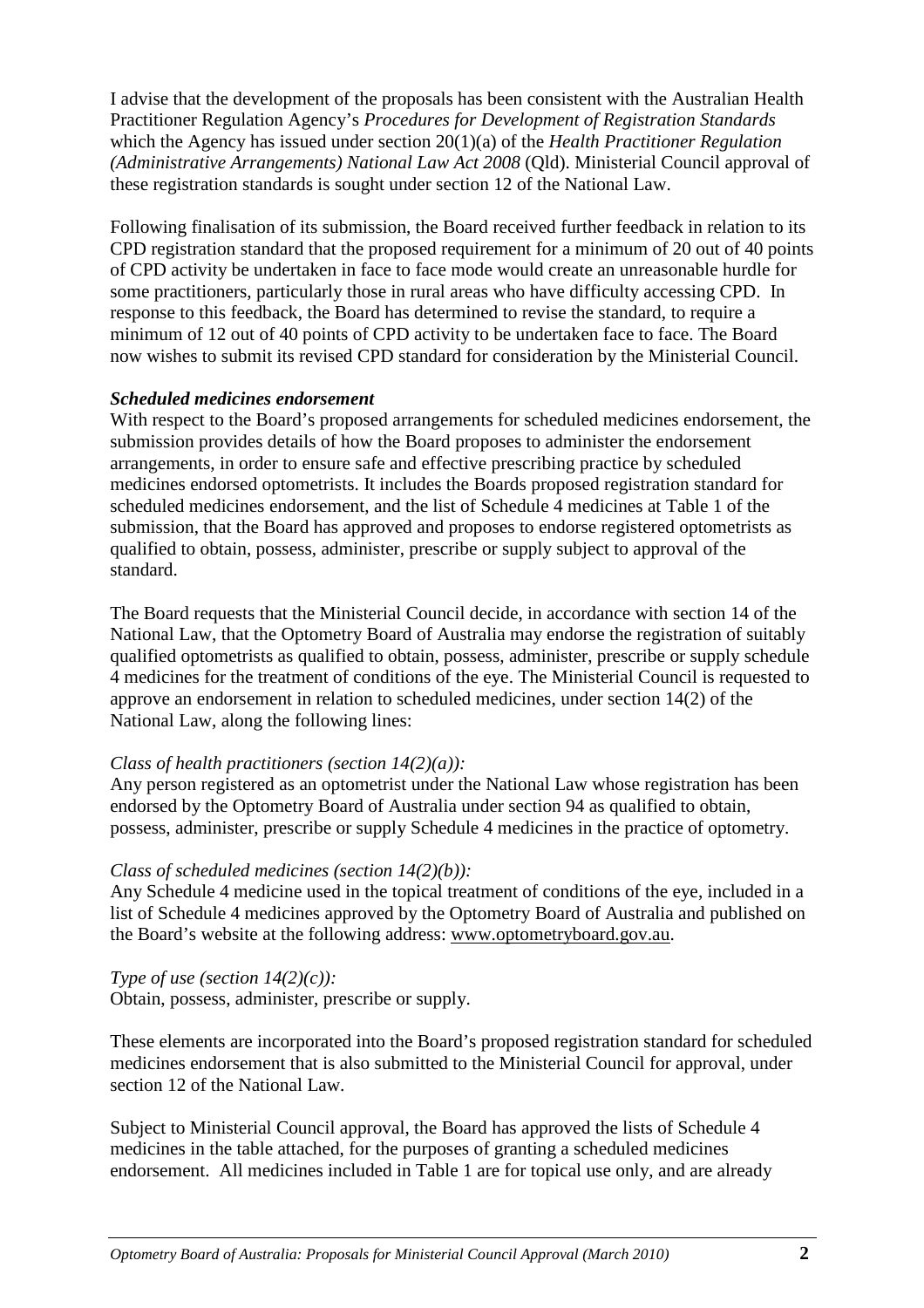approved for use by endorsed optometrists in four jurisdictions: Victoria, Tasmania, South Australia and Northern Territory.

The Board undertakes to make no changes to its approved list of scheduled medicines without undertaking wide-ranging consultation, taking advice from its Scheduled Medicines Advisory Committee and from all participating jurisdictions through the Ministerial Council. The proposed terms of reference for the Board's Scheduled Medicines Advisory Committee are contained in section 2 of the submission, and its proposed membership is designed to ensure the Board has access to a sufficient range of experts to provide the necessary advice in managing the endorsement arrangements. Please note that since the Board prepared these terms of reference, a proposal for a cross profession 'Scheduled Medicines Expert Advisory Group' is under consideration by all National Boards that are seeking approval to confer scheduled medicines endorsements. Arrangements for establishment of such an advisory group are expected to be finalised prior to commencement of the national registration scheme. Hence the terms of reference and membership of the Committee outlined in section 2 of this submission may be subject to change to reflect a cross profession approach.

The Board looks forward to receiving the approval of the Ministerial Council for its proposals for registration standards under section 12 of the National Law, and its proposal for scheduled medicines endorsement under section 14 of the National Law.

Yours sincerely

Coli aWaldren

Colin Waldron Chair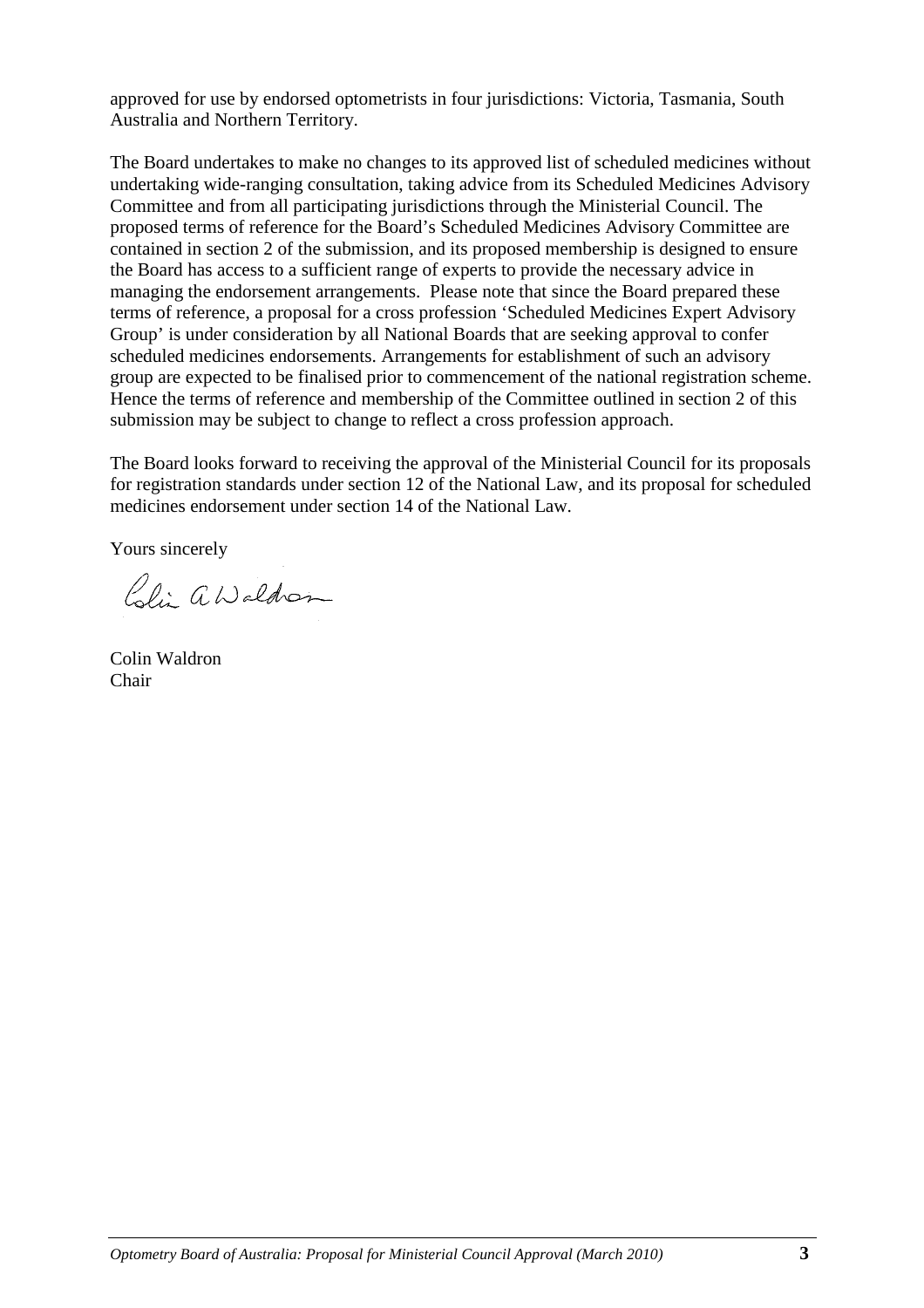

# Proposals to the Australian Health Workforce Ministerial Council on registration standards and scheduled medicines endorsement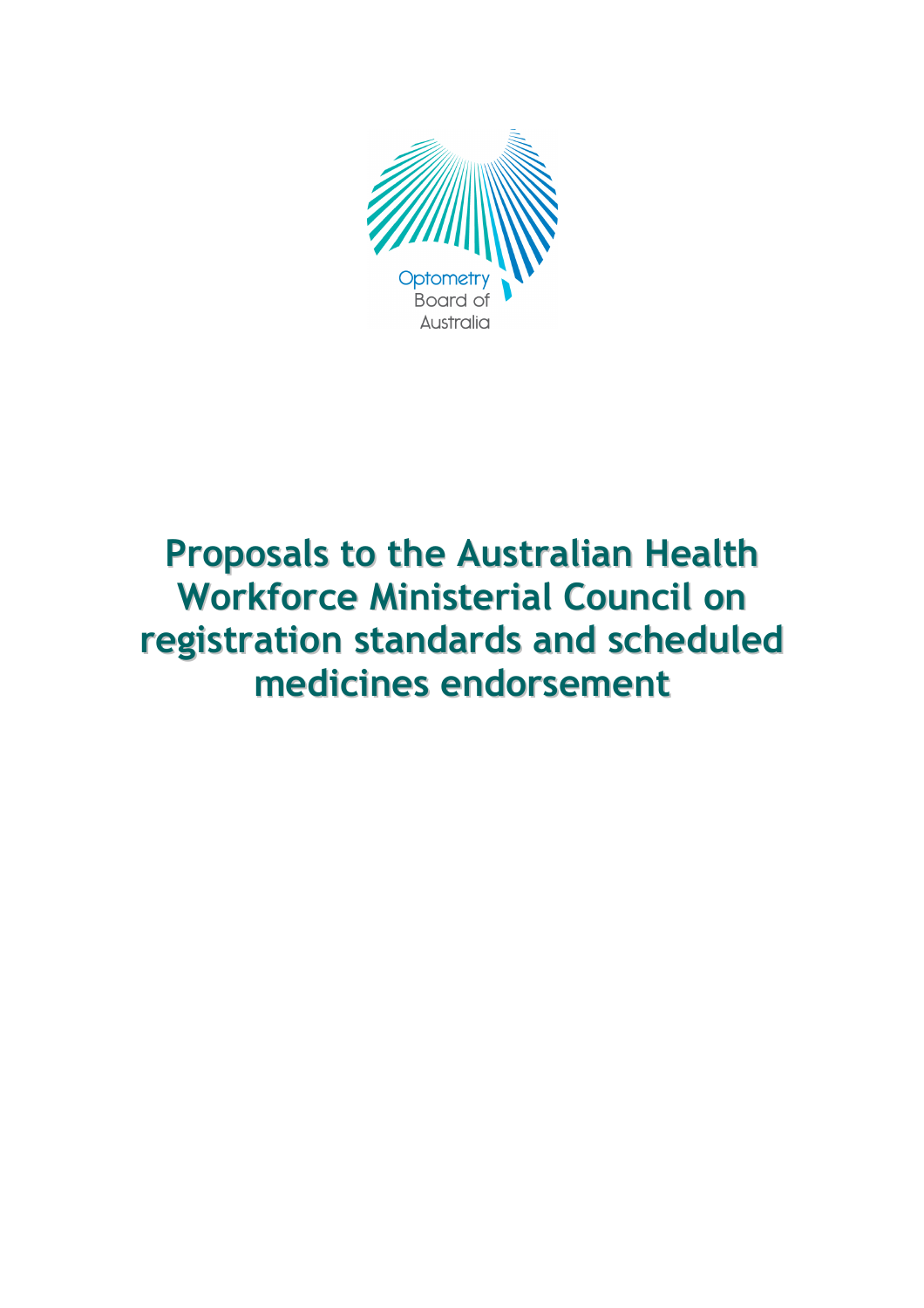# 1 Mandatory registration standards

# 1.1 Criminal history

# Optometry Board of Australia

### Criminal history standard

#### **Summary**

In deciding whether a health practitioner's criminal history is relevant to the practice of their profession, the Board will consider the 10 factors set out in this standard. While every case will need to be decided on an individual basis, these 10 factors provide the basis for the Board's consideration.

#### Scope of application

This standard applies to all applicants and all registered health practitioners. It does not apply to students.

#### **Requirements**

In deciding whether a health practitioner's criminal history is relevant to the practice of their profession, the Board will consider the following factors:

1. The nature and gravity of the offence or alleged offence and its relevance to health practice.

 The more serious the offence or alleged offence and the greater its relevance to health practice, the more weight that the Board will assign to it.

2. The period of time since the health practitioner committed, or allegedly committed, the offence.

The Board will generally place greater weight on more recent offences.

3. Whether a finding of guilt or a conviction was recorded for the offence or a charge for the offence is still pending.

 In considering the relevance of the criminal history information, the Board is to have regard to the type of criminal history information provided. The following types of criminal history information are to be considered, in descending order of relevance:

- (a) convictions
- (b) findings of guilt
- (c) pending charges
- (d) nonconviction charges; that is, charges that have been resolved otherwise than by a conviction or finding of guilt, taking into account the availability and source of contextual information which may explain why a nonconviction charge did not result in a conviction or finding of guilt.

#### 4. The sentence imposed for the offence.

 The weight the Board will place on the sentence will generally increase as the significance of the sentence increases, including any custodial period imposed. The Board will also consider any mitigating factors raised in sentencing, where available, including rehabilitation.

5. The ages of the health practitioner and of any victim at the time the health practitioner committed, or allegedly committed, the offence.

 The Board may place less weight on offences committed when the applicant is younger, and particularly under 18 years of age. The Board may place more weight on offences involving victims under 18 years of age or other vulnerable persons.

6. Whether or not the conduct that constituted the offence or to which the charge relates has been decriminalised since the health practitioner committed, or allegedly committed, the offence.

 The Board will generally place less or no weight on offences that have been decriminalised since the health practitioner committed, or allegedly committed, the offence.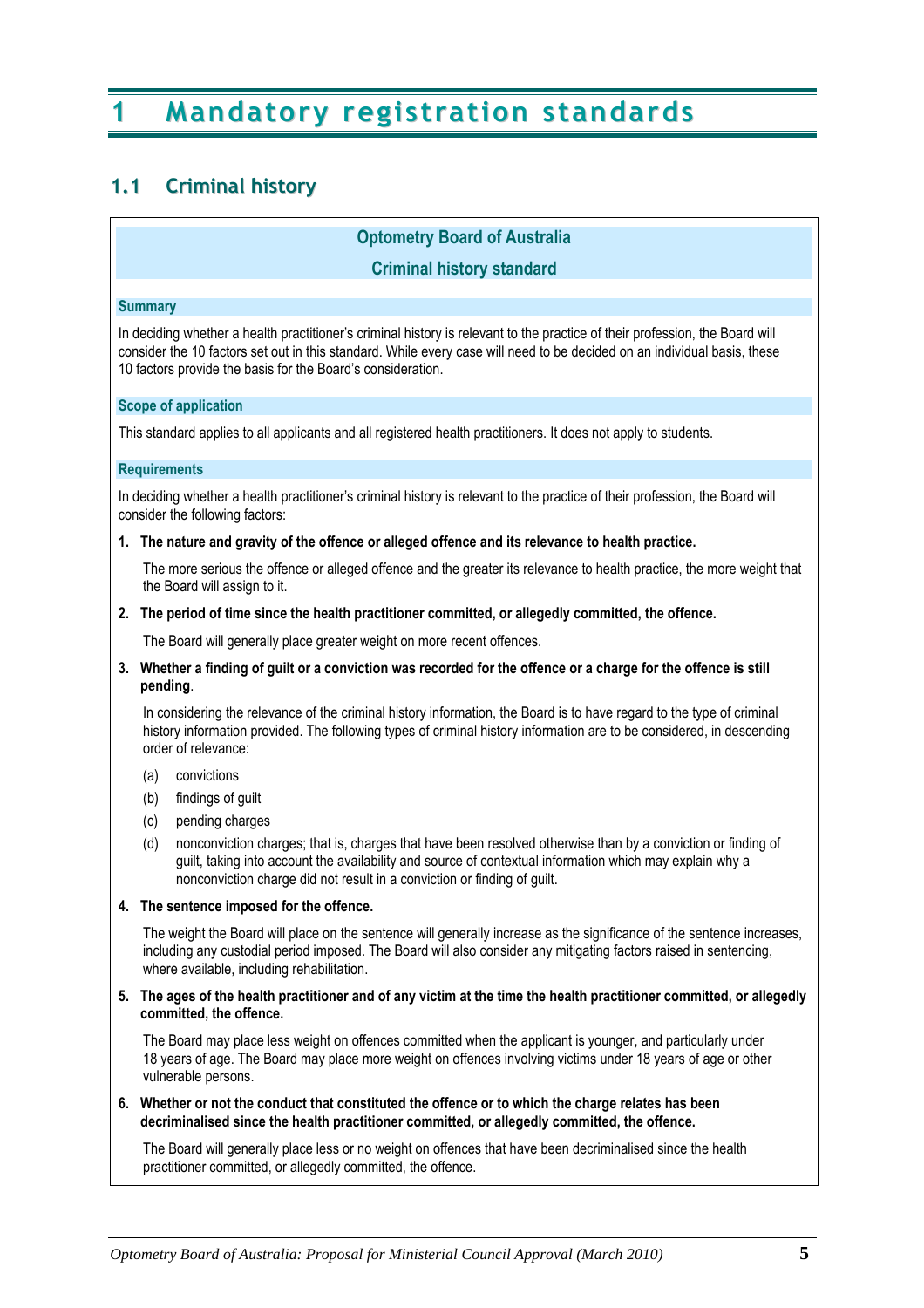#### 7. The health practitioner's behaviour since he or she committed, or allegedly committed, the offence.

 Indications that the offence was an aberration and evidence of good conduct or rehabilitation since the commission, or alleged commission of the offence, will tend to be a mitigating factor. However, indications that the offence is part of a pattern of behaviour will tend to have the opposite effect.

#### 8. The likelihood of future threat to a patient of the health practitioner.

 The Board is likely to place significant weight on the likelihood of future threat to a patient or client of the health practitioner.

#### 9. Any information given by the health practitioner.

 Any information provided by the health practitioner, such as an explanation or mitigating factors, will be reviewed by the Board and taken into account in considering the health practitioner's criminal history.

#### 10. Any other matter that the Board considers relevant.

 The Board may take into account any other matter that it considers relevant to the application or notification. A Board will not require an applicant or registered health practitioner to provide further information that may prejudice their personal situation pending charges and the Board must not draw any adverse inference as a result of the fact that information has not been provided.

Note: the above factors have been numbered for ease of reference only. The numbering does not indicate a priority order of application.

#### **Definitions**

Criminal history is defined in the Schedule of the National Law as:

- every conviction of the person for an offence, in a participating jurisdiction or elsewhere, and whether before or after the commencement of this Law
- every plea of guilty or finding of guilt by a court of the person for an offence, in a participating jurisdiction or elsewhere, and whether before or after the commencement of this Law and whether or not a conviction is recorded for the offence
- every charge made against the person for an offence, in a participating jurisdiction or elsewhere, and whether before or after the commencement of this Law.

Under the National Law, spent convictions legislation does not apply to criminal history disclosure requirements.

#### Review

This standard will commence on 1 July 2010. The Board will review this standard at least every three years.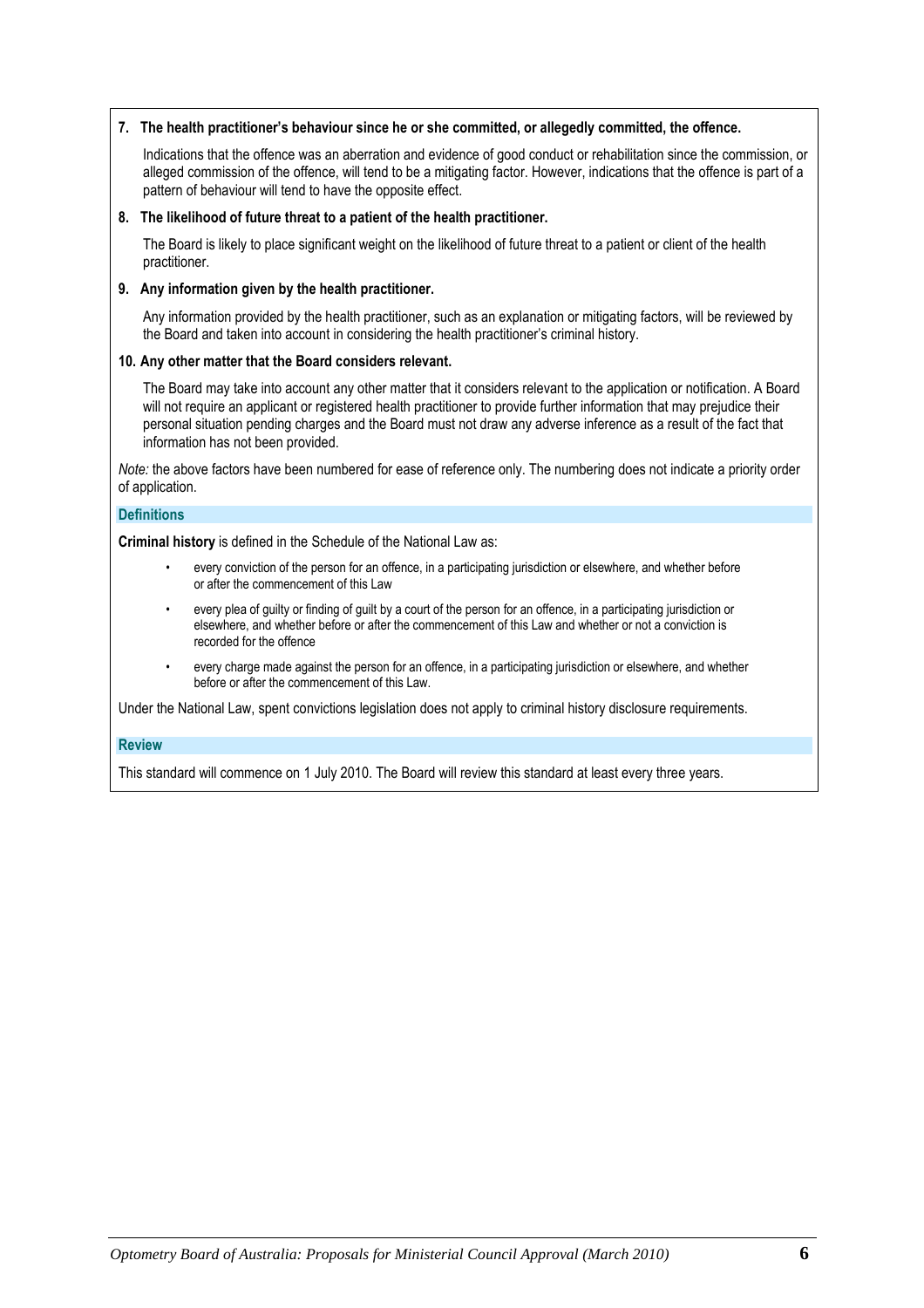# 1.2 English language skills

# Optometry Board of Australia

# English language skills standard

#### **Summary**

All internationally qualified applicants for registration as an optometrist, or applicants for registration who did not complete their secondary education in English must be able to demonstrate that they have the necessary English language skills for registration. All applicants must be able to demonstrate English language skills at IELTS academic level 7 or the equivalent, and achieve the required minimum score in each component of the IELTS academic module or OET (see 'Definitions', below).

Test results must be obtained within two years prior to applying for registration. The Board may grant an exemption in specified circumstances.

#### Scope of application

This standard applies to all applicants for initial registration. It does not apply to students.

#### **Requirements**

- 1. An applicant for registration as an optometrist who is:
	- an internationally qualified applicant; or
	- an applicant who has graduated from an approved program of study but did not undertake and complete their secondary education in English and in any of the countries specified in Exemption 1 below

must submit evidence of secondary education, or arrange for evidence to be provided (in the case of test results), to the relevant Board of competency in English language skills.

- 2. The following tests of English language proficiency are accepted by the Board for the purpose of meeting this standard:
	- (a) the IELTS examination (academic module) with a minimum score of 7 in each of the four components (listening, reading, writing and speaking); or
	- (b) completion and an overall pass in the OET with grades A or B only in each of the four components.
- 3. Results must have been obtained within two years prior to applying for registration. An IELTS or OET Test Report Form more than two years old may be accepted as current if accompanied by proof that a candidate:
	- (a) has actively maintained employment as a registered health practitioner using English as the primary language of practice in a country where English is the native or first language; or
	- (b) is a registered student and has been continuously enrolled in an approved program of study since the test result was obtained.
- 4. Results from any of the English language examinations listed above must be obtained in one sitting.
- 5. The applicant is responsible for the cost of English tests.
- 6. The applicant must make arrangements for test results to be provided directly to the Board by the testing authority, for example, by secure internet login.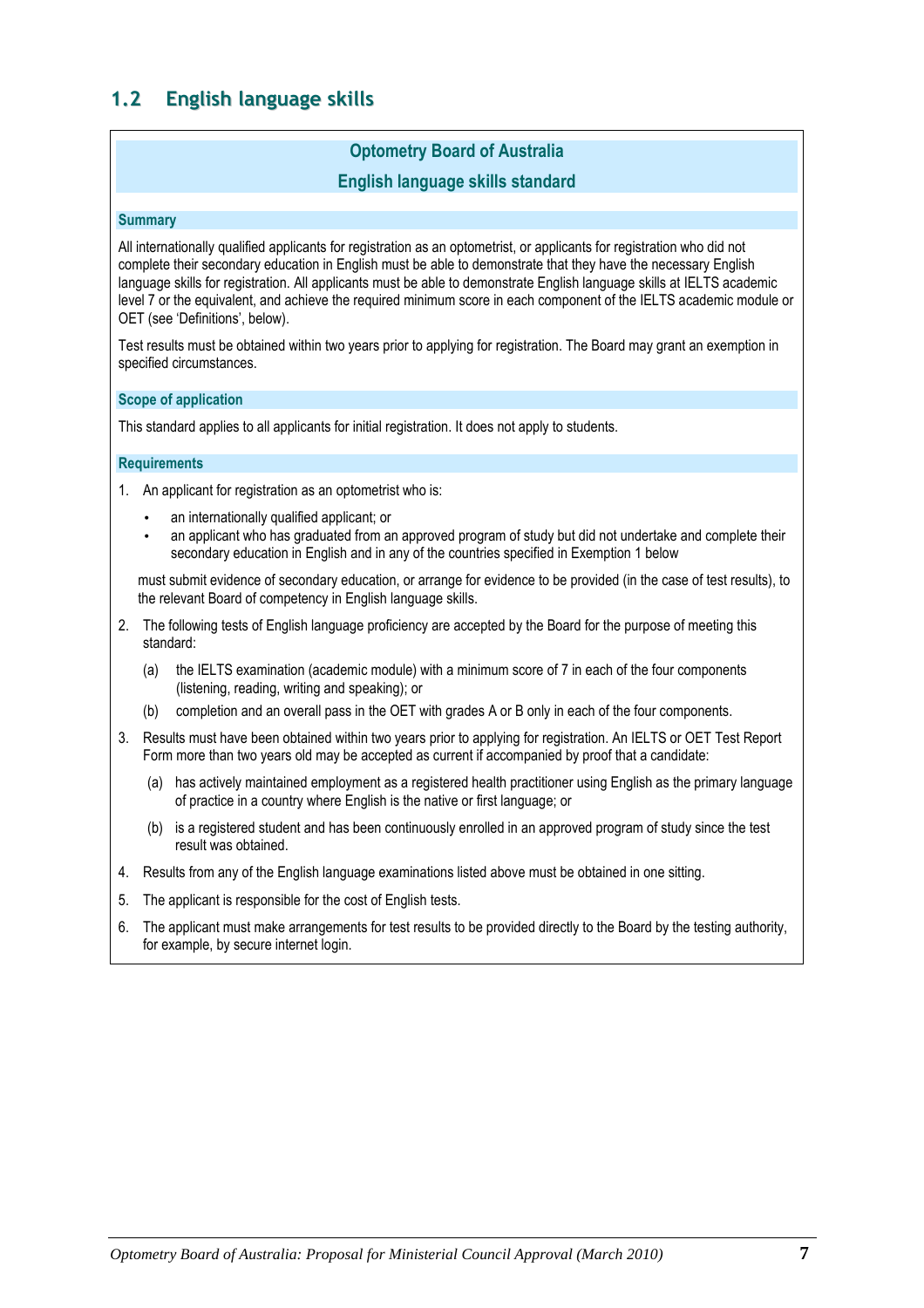#### **Exemptions**

- 1. The Board may grant an exemption from the requirements where the applicant provides evidence that:
	- (a) they undertook and completed secondary education that was taught and assessed in English in one of the countries listed below where English is the native or first language; and
	- (b) the applicant's tertiary qualifications in the relevant professional discipline were taught and assessed in English in one of the countries listed below, where English is the native or first language:
		- Australia
		- Canada
		- New Zealand
		- Republic of Ireland
		- South Africa
		- United Kingdom
		- United States of America.
- 2. The Board may grant an exemption where an applicant applies for limited registration in special circumstances, such as:
	- (a) to perform a demonstration in clinical techniques
	- (b) to undertake research that involves limited or no patient contact
	- (c) to undertake a period of postgraduate study or supervised training while working in an appropriately supported environment that will ensure patient safety is not compromised.

These special circumstances exemptions will generally be subject to conditions requiring supervision by a registered health practitioner and may also require the use of an interpreter.

3. The Board reserves the right at any time to revoke an exemption and/or require an applicant to undertake a specified English language test.

#### **Definitions**

IELTS means the International English Language Testing System developed by the University of Cambridge Local Examinations Syndicate, The British Council and IDP Education Australia (see http://www.ielts.org/).

OET means Occupational English Test (OET) administered by the Centre for Adult Education (see http://www.occupationalenglishtest.org/).

An internationally qualified applicant means a person who qualified as an optometrist outside Australia.

One sitting means the period of time set by the testing authority for completion of the test. For example, IELTS states that the listening, reading and writing components of the test are always completed on the same day. Depending on the test centre, the speaking test may be taken up to seven days either before or after the test date.

#### Review

This standard will commence on 1 July 2010. The Board will review this standard at least every three years.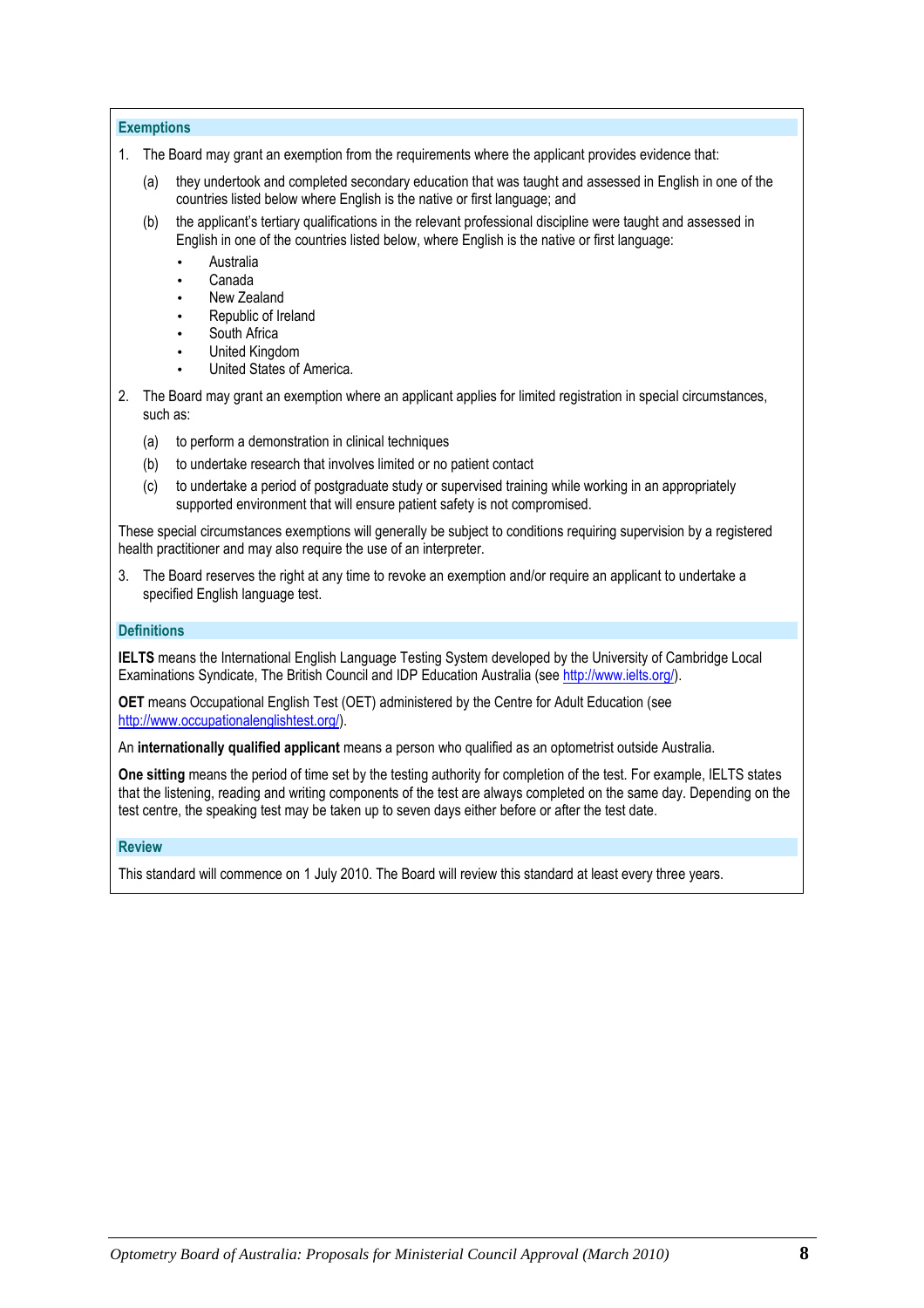# 1.3 Professional indemnity insurance

# Optometry Board of Australia

### Professional indemnity insurance arrangements standard

#### **Summary**

The Optometry Board of Australia has established this standard in accordance with section 38(1)(a) of the National Law.

A registered optometrist must not practise the profession of optometry unless insured or indemnified, in a manner and to an extent approved by the Board, against civil liabilities that might be incurred by the optometrist in connection with the provision of optometric services. Annual renewal will require a declaration that the registrant is covered for all aspects of his or her practice. Such declarations will be subject to audit.

#### Scope of application

This standard applies to all registered optometrists except for those who hold nonpractising registration. It does not apply to registered optometry students.

#### **Requirements**

- 1. A person must not practise as an optometrist in Australia unless they have professional indemnity insurance arrangements in force for all aspects of their practice, in each context and location of practice, whether they are practising full or part time, paid or unpaid.
- 2. The Board will specify a minimum level of cover in guidelines issued from time to time under this standard.
- 3. The insurance policy must include:
	- (a) unlimited retroactivity of cover
	- (b) 'run-off' cover
	- (c) two automatic reinstatements.
- 4. Optometrists who are employed may meet this standard through cover provided under their employer's insurance policy. However, the cover must meet this standard and the optometrist must hold documentary evidence of the cover.
- 5. Optometrists may meet this standard through cover provided with their membership of a union or professional association. However, the cover must meet this standard and the optometrist must hold documentary evidence of the cover.
- 6. If an optometrist is specifically precluded from cover for any aspect of practice under their indemnity or insurance arrangements, they must not practise in that area.

#### Compliance assessment

#### At initial registration

Applicants for registration as an optometrist will be required on application to make a declaration that they will not practise the profession unless they have professional indemnity insurance arrangements in place that meet this standard.

#### At renewal of registration

All registered optometrists will be required to make a declaration at annual renewal that:

- 1. they have not practised the profession during the preceding period of registration without having professional indemnity arrangements in place that meet this standard (section 109(1)(a)(iv)); and
- 2. if their registration is renewed, they will not practise the profession unless they have professional indemnity insurance arrangements in place that meet this standard (section  $109(1)(a)(v)$ ).

#### During the registration period

The Board may, at any time, require a registrant to provide evidence that they have appropriate professional indemnity insurance in force (section 129(2)).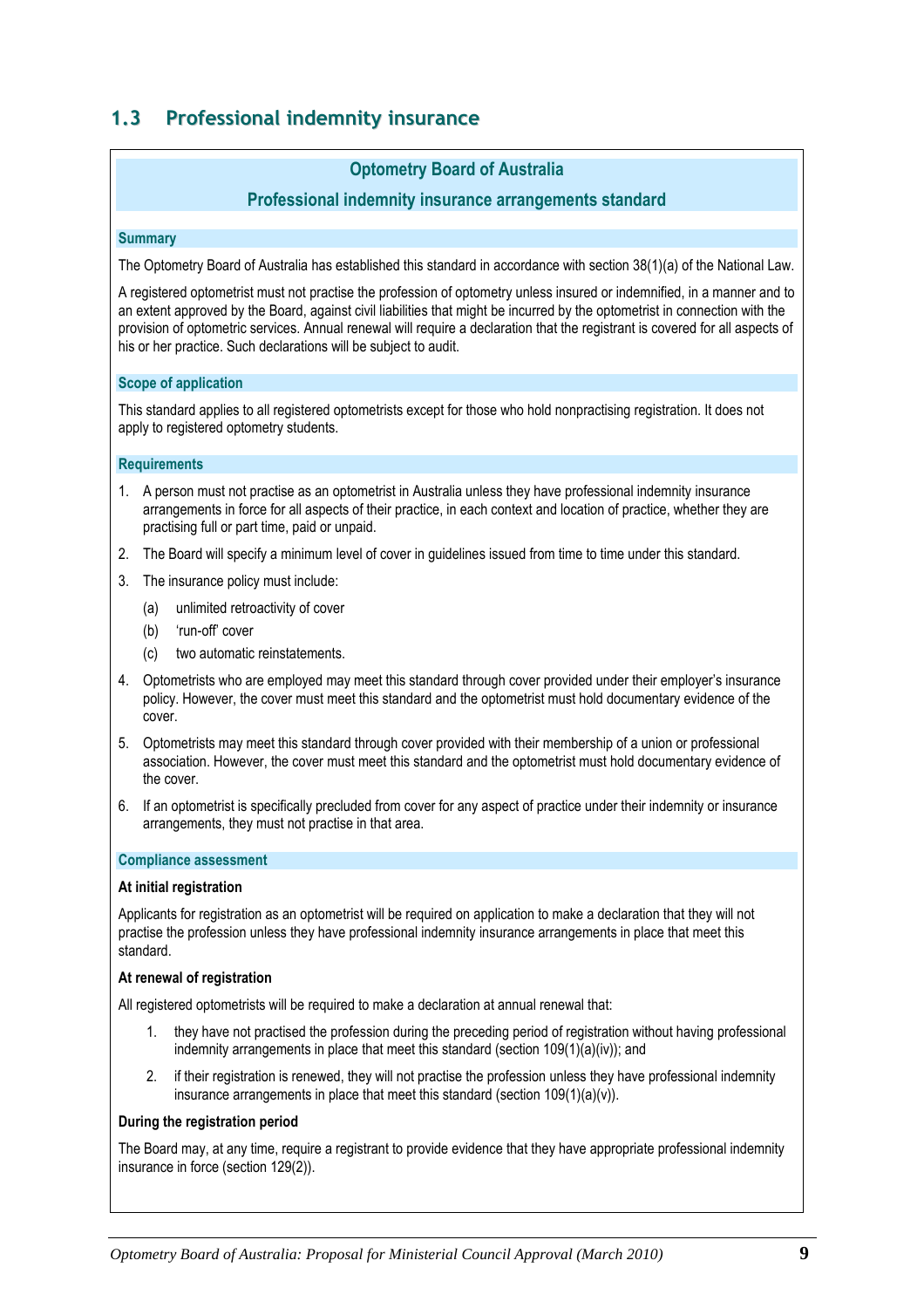#### Audit

On request, a registered optometrist must provide the Board with proof and details of their professional indemnity cover, to enable the Board to assess compliance with this standard.

#### Consequences of noncompliance

Practising without professional indemnity insurance that meets this standard is a breach of the legal requirements for registration and will be viewed by the Board as a professional conduct matter. At annual renewal, where an optometrist is unable to make a declaration that appropriate indemnity arrangements are, or will be, in place for the period of the proposed registration or renewal, the Board may refuse to renew the optometrist's registration.

Knowingly making a false declaration will be considered by the Board to be a professional conduct matter and as such, may be dealt with by the Board through the disciplinary mechanisms available under the National Law. These mechanisms include the imposition of sanctions ranging from caution or reprimand, to suspension or cancellation of registration.

#### **Definitions**

Practice means any role, whether remunerated or not, in which the individual uses their skills and knowledge as a health practitioner in their profession. For the purposes of this registration standard, practice is not restricted to the provision of direct clinical care. It also includes working in a direct non-clinical relationship with clients, working in management, administration, education, research, advisory, regulatory or policy development roles, and any other roles that impact on safe, effective delivery of services in the profession and/or use their professional skills.

Professional indemnity insurance arrangements means arrangements that secure for the practitioner insurance against civil liability incurred by, or loss arising from, a claim that is made as a result of a negligent act, error or omission in the conduct of the practitioner. This type of insurance is available to practitioners and organisations across a range of industries and covers the costs and expenses of defending a legal claim, as well as any damages payable. Some government organisations under policies of the owning government are self-insured for the same range of matters.

Run-off cover means insurance that protects a practitioner who has ceased a particular practice or business against claims that arise out of activities which occurred when he or she was conducting that practice or business. This type of cover may be included in a PII policy or may need to be purchased separately.

Notification means a notification to the national agency under the National Law, for example from a client or patient complaining about the conduct of a health practitioner.

#### Review

This standard applies from 1 July 2010. The Board will review this standard at least every three years.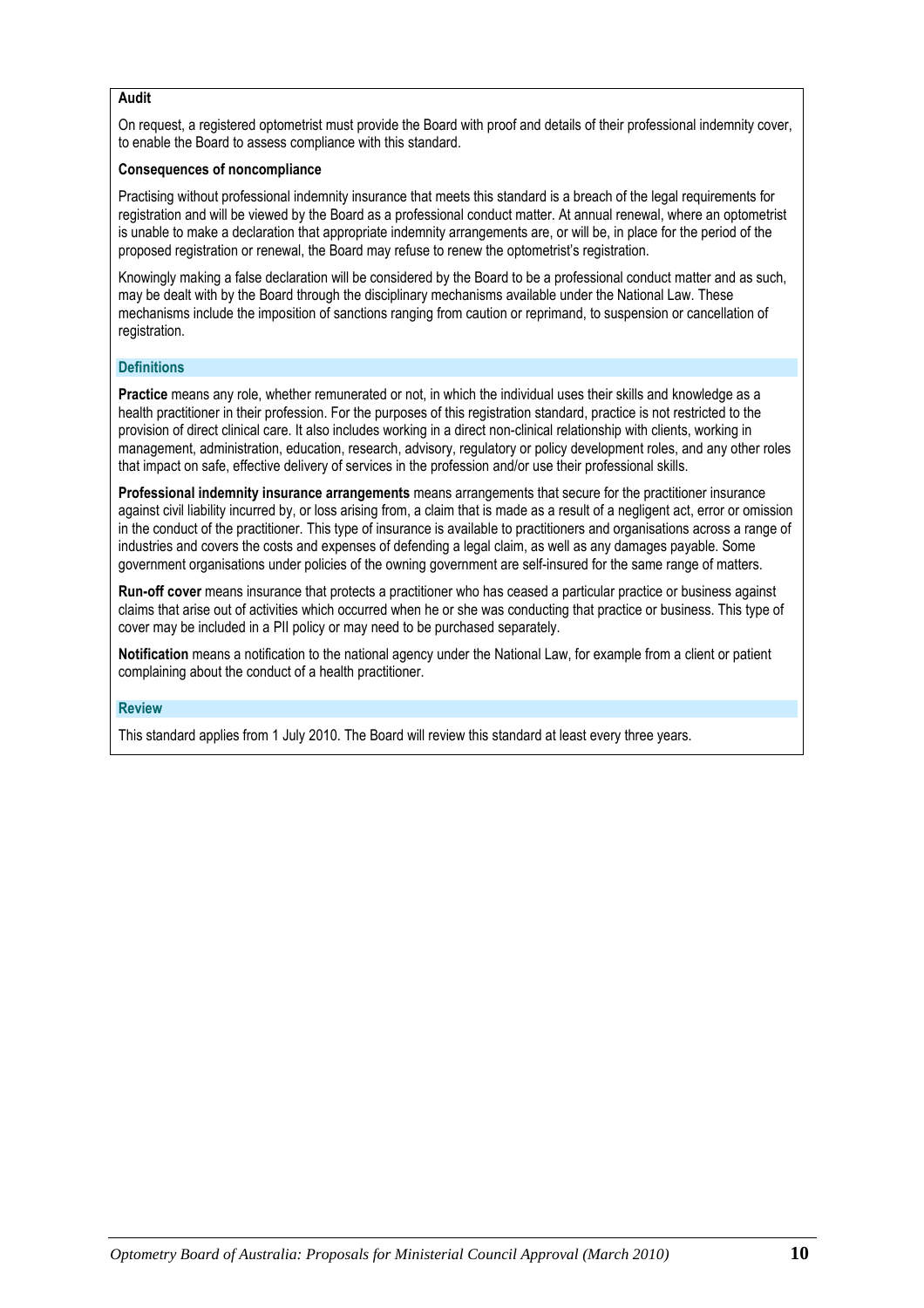# 1.4 Continuing professional development

# Optometry Board of Australia

# Continuing professional development standard

#### **Summary**

The Optometry Board of Australia has established this standard in accordance with section 38(1)(c) of the National Law.

Consumers of optometry services have the right to expect that optometrists will provide services in a safe, competent, ethical and contemporary manner that meets best practice standards. CPD is an interactive process to maintain, enhance and extend the practitioner's knowledge, expertise and competence throughout his or her career. CPD is an important component in the continued provision of safe and effective services.

All practising optometrists must undertake continuing professional development (CPD). This standard sets out the minimum requirements for CPD for optometrists.

#### Scope of application

This standard applies to all persons who hold registration as an optometrist under the National Law, with the exception of those who hold nonpractising registration. The standard does not apply to optometry students.

#### **Requirements**

1. Registered optometrists must complete a minimum of 40 points of CPD activities each year. The number of points that may be claimed for each type of CPD activity is set out in the table below.

| <b>Activity type</b>                  | <b>CPD</b> group | <b>CPD activity</b>                                                                                                    | Points per hour of<br>activity          | Point<br>restrictions             |
|---------------------------------------|------------------|------------------------------------------------------------------------------------------------------------------------|-----------------------------------------|-----------------------------------|
| Face-to-face<br>clinical<br>learning  | Group 1          | Lectures, seminars, presentations, etc.<br>- without assessment                                                        | $\overline{2}$                          | Minimum 12<br>pts per year        |
|                                       | Group 2          | Presentations with assessment or<br>practical small-group workshops                                                    | $\overline{\mathbf{3}}$                 |                                   |
| Self-directed<br>clinical<br>learning | Group 3          | Remote learning - with assessment                                                                                      | $\overline{2}$                          |                                   |
|                                       | Group 4          | Teaching in optometric<br>undergraduate course or<br>participation or teaching in<br>postgraduate optometric education | 5 points per<br>subject per<br>semester |                                   |
|                                       | Group 5          | Publication in peer-reviewed journals                                                                                  | 8 points per paper                      |                                   |
|                                       | Group 6          | Non-accredited peer review, clinical<br>audit, performance appraisal, reading<br>peer reviewed journal articles        | 1                                       | Maximum 10<br>points per year     |
| <b>Nonclinical</b><br>learning        | Group 7          | Nonclinical education relevant to<br>practice                                                                          | 1                                       | <b>Maximum</b><br>10 pts per year |

2. Of the 40 points required per year:

- a minimum of 12 points per year must be in face-to-face education
- no more than 10 out of the 40 points may be in nonclinical educational activities
- no more than 10 out of 40 points per year may be obtained by completing courses provided by suppliers or manufacturers of optical goods and equipment
- optometrists who hold a scheduled medicines endorsement under section 94 of the National Law, must complete at least 20 points per year in education related to the endorsement.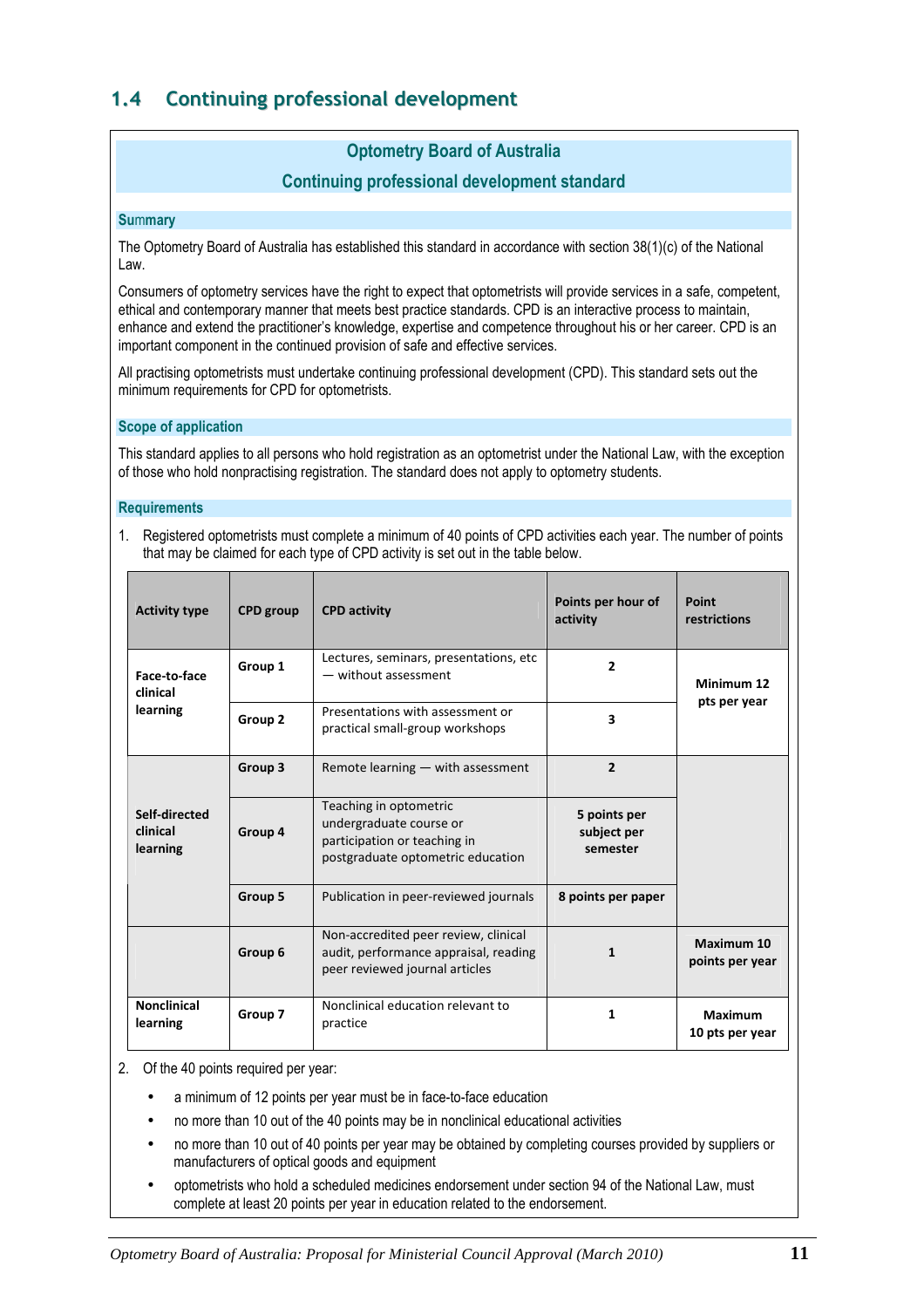- 3. In addition to the 40 points per year of CPD, all registered optometrists must have completed, within the previous 3 years, training in cardiopulmonary resuscitation (CPR) provided by or through an approved provider. A list of approved providers is published on the Board's website. An exemption may be granted on application to the Board.
- 4. Registered optometrists may meet this standard through:
	- participation in a CPD program delivered by an approved provider
	- participation in accredited CPD activities provided by or through the optometrist's employer, an ophthalmology professional body or other professional association, or
	- a self-directed program combining accredited and non-accredited CPD activities.
- 5. CPD activities should be accredited in accordance with guidelines issued from time to time by the Board and published on the Board's website (http://www.optometryboard.gov.au).
- 6. Where an optometrist chooses to meet this standard via a self-directed program that includes CPD activities that are not accredited, the program must include a balance of practice-based reflective elements such as clinical audit, peer-review or performance appraisal, as well as participation in activities to enhance knowledge, such as courses, conferences and online learning.
- 7. Where an optometrist has been registered for less than 12 months, a pro rata CPD points requirement applies.
- 8. All optometrists must maintain an up to date record detailing:
	- (a) a self assessment of their personal CPD needs and desired outcomes
	- (b) all CPD activities undertaken during the previous 3 years
	- (c) how the CPD undertaken relates to the practice of optometry
	- (d) an evaluation of the CPD activities undertaken to determine whether the desired outcomes have been achieved and whether the Board's CPD standard has been met.
- 9. The CPD record must include supporting documentation as follows: (a) receipts or other proof of attendance from formal courses undertaken or conferences attended
	- (b) any certificates issued on completion of CPD activities by an approved training or education provider
	- (c) records of any self-directed CPD, including what activity was undertaken and for how long.
- 10. Temporary absence from practice:
	- (a) for up to one year no CPD requirement
	- (b) for between one and three years complete a minimum of one year's quota of CPD activities relevant to the intended scope of practice prior to recommencement. CPD activities must be designed to maintain and update knowledge, clinical judgement and technical skills

Note that an absence of more than three years is not regarded by the Board as a temporary absence. Such practitioners will be required to provide a plan for professional development and for re-entry to practice for the Board for consideration. See also the Board's recency of practice registration standard.

#### Compliance assessment

#### Renewal requirements

All registered optometrists will be required to make a declaration at annual renewal that they have met this CPD standard during the preceding period of registration. This requirement takes effect at the end of the first full year of registration under the National Law.

#### Audit

In order to determine compliance with this standard, the Board may, at any time, request a registered optometrist provide their CPD records for audit by the Board. Optometrists who choose to meet this standard through participation in unaccredited CPD activities may be more likely to be subject to audit by the Board.

#### Consequences of noncompliance

If a registered optometrist is unable to make the required declaration at annual renewal, the Board may refuse to renew the optometrist's registration or any endorsement of registration, or grant renewal of registration or endorsement of registration subject to conditions.

Knowingly making a false declaration will be considered by the Board to be a professional conduct matter and as such,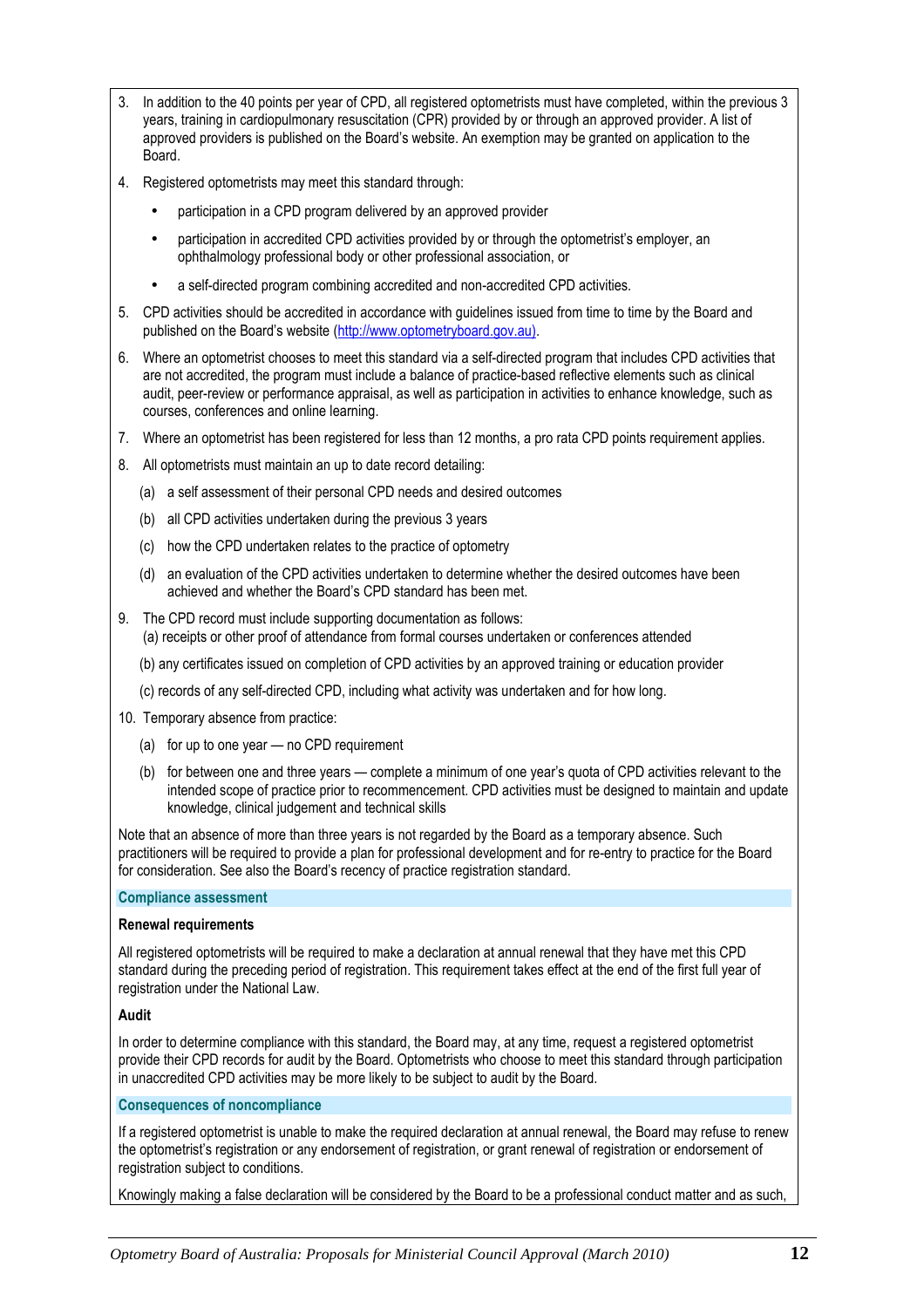may be dealt with by the Board through the disciplinary mechanisms available under the National Law. These mechanisms include the imposition of sanctions ranging from caution or reprimand, to suspension or cancellation of registration.

#### **Definitions**

Accredited CPD activities mean CPD activities that have been approved for the purposes of this standard, in accordance with guidelines issued from time to time by the Board, and published on the Board's website.

Approved provider means an entity approved by the Board for the purposes of:

- delivery of an approved CPD program that may include both direct provision of CPD activities and accreditation of CPD activities delivered by other providers; or
- delivery of an accredited CPD activity; or
- provision of training in cardiopulmonary resuscitation that meets this standard.

Cardiopulmonary resuscitation is the technique of rescue breathing combined with chest compressions, to temporarily maintain circulation to preserve brain function until specialised treatment is available (Australian Resuscitation Council).

Continuing professional development is the means by which members of the profession maintain, improve and broaden their knowledge, expertise and competence, and develop the personal and professional qualities required throughout their professional lives.

#### References

Optometry Board of Australia guidelines on CPD will be available on the Board's website.

#### Review

This standard applies from 1 July 2010, with compliance assessment commencing at the first registration renewal after 1 July 2011 and 3 years of record keeping required by first renewal following 1 July 2013. The Board will review this standard at least every three years.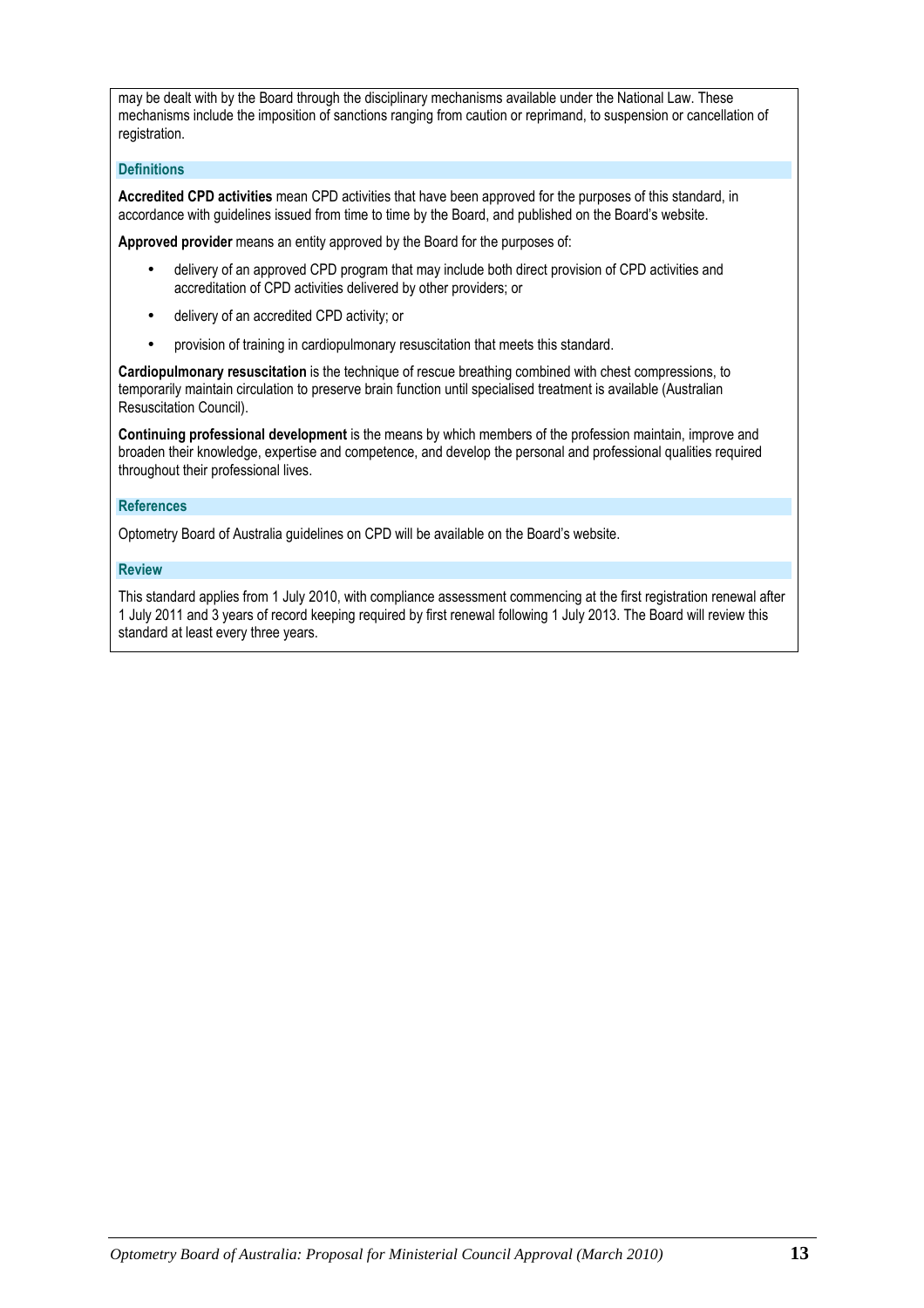# 1.5 Recency of practice

# Optometry Board of Australia

# Recency of practice standard

#### **Summary**

The Optometry Board of Australia has established this standard in accordance with sections 38(1)(e) and 55(1)(f) of the National Law.

All applicants for registration who are not new graduates, and all applicants for renewal of registration, must demonstrate they have had sufficient optometry practice experience within the previous three-year period in order to maintain their competence to practise as an optometrist. The specific requirements for recency depend on the nature of the optometrist's practice, their level of experience, the length of absence from practice and whether they are intending to change the nature of their practice on return to practice.

Optometrists who are unable to meet the recency standards set out below will be required to submit to the Board a plan for re-entry to practice for the Board's consideration and may be required to complete specific education and/or assessment or work under supervision or oversight before being granted unrestricted registration.

#### Scope of application

This standard applies to all applicants for registration as an optometrist, and all registered optometrists who are applying to renew their registration. This standard applies in circumstances where the applicant has:

- previously been registered but let their registration lapse, or
- maintained their registration as an optometrist in an Australian jurisdiction, but has not been engaged in practice during the previous registration period.

This standard applies to optometrists who are:

- returning to practice after a period of absence (as outlined above), or
- changing significantly the nature or scope of their practice, for example, by moving from an administrative (nonclinical) role back into clinical practice.

This standard does not apply to:

- persons who hold student registration as an optometry student
- persons who hold nonpractising registration as an optometrist, or applicants for nonpractising registration.

#### **Requirements**

- 1. All applicants for registration as an optometrist, and all optometrists applying to renew their registration, must satisfy the Optometry Board of Australia that they have had sufficient practice experience in the three-year period prior to their application in order to ensure their continuing competence to practice.
- 2. The Board considers that a minimum of 150 hours per year or 450 hours over three years of practice in optometry constitutes sufficient practice experience for the purposes of meeting this standard.
- 3. For optometrists returning to practice within their previous practice scope:
	- (a) an absence of less than one year no specific requirements to be met before recommencing practice
	- (b) absence of between one and three years complete a minimum of one year's quota of CPD activities relevant to their scope of practice, prior to recommencement, targeted at maintaining and updating their knowledge, clinical judgement and technical skills
	- (c) absence greater than three years provide to the Board a plan for professional development and for reentry to practice
- 4. For optometrists proposing to change the scope or nature of their practice, for example, by moving from an administrative role into clinical practice:
	- (a) if the change is to a subset of their current practice no specific requirements to be met
	- (b) if the change is an extension of practice that the optometrist's peers might reasonably expect in practice of that nature, the optometrist is required to undertake training that peers would expect before changing or expanding their scope of practice
	- (c) if the change is to a different field or scope of practice, the optometrist is required to consult with the Board and develop a professional development plan for ensuring their competence.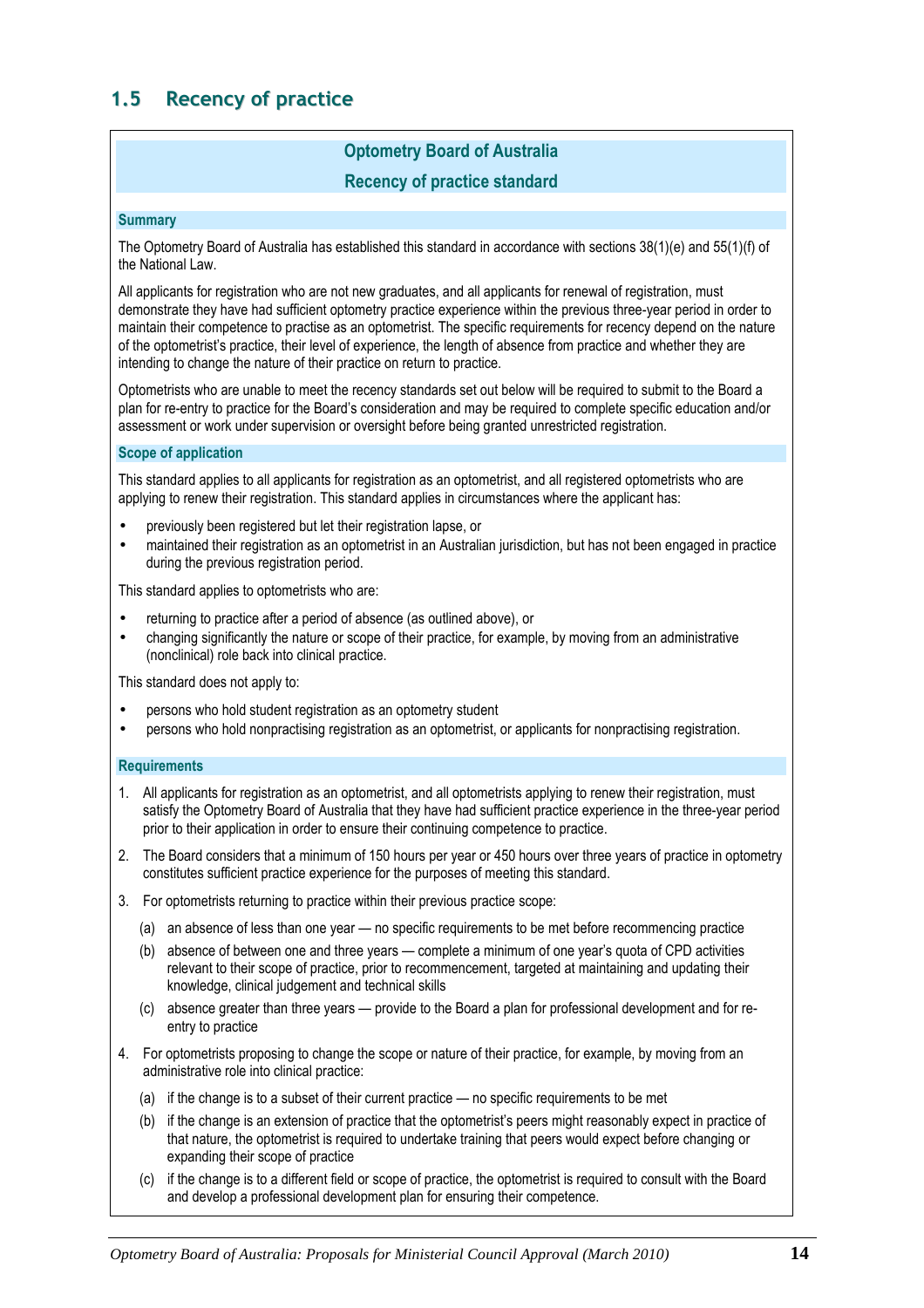- The Board reserves the right to require an optometrist returning to practice after a break of more than three years to satisfy the Board of their competence to practice by completing one or more of the following:
	- (a) a competency assessment approved by the Board
	- (b) a period of supervised practice approved by the Board
	- (c) a program of study approved by the Board.
- 6. The Board may decide to place conditions on the registration of an optometrist returning to practice after an absence. In determining the nature of conditions to be placed on an optometrist's registration, the Board will consider the following matters:
	- (a) the person's registration and practice history
	- (b) their period of absence from practice
	- (c) when their primary qualification was awarded
	- (d) any activities related to the practice of optometry undertaken in the previous 3 years
	- (e) any history of participation in continuing professional development activities
	- (f) any additional qualifications obtained during the period of absence.

#### **Exemptions**

The Board may grant an exemption from this standard in the following circumstances:

- (a) persons who have graduated from an approved program of study in optometry in the 12 months prior to their application for registration
- (b) persons who have successfully completed a competency assessment or examination approved by the Board, within the three-year period prior to applying for registration
- (c) persons who have successfully completed an approved program of study in optometry, within the three-year period prior to applying for registration, provided the applicant can demonstrate they have met the continuing professional development standard during that period.

#### Compliance assessment

#### Renewal requirements (National Law s. 109)

An applicant for registration or renewal of registration will be required to make a declaration that they have engaged in sufficient practice of optometry in the previous three years to safely and competently practice as an optometrist.

#### Audit

The Board may request an applicant for registration or renewal of registration as an optometrist to provide documentation of their practice experience in the previous three years, to determine their compliance with this standard.

#### Consequences of noncompliance

If a registered optometrist or applicant for registration is unable to make the declarations required, the Board may refuse their registration or renewal of registration and any endorsements, or grant registration subject to conditions.

Knowingly making a false declaration will be considered by the Board to be a professional conduct matter and as such, may be dealt with by the Board through the disciplinary mechanisms available under the National Law. These mechanisms include the impositions of sanctions ranging from caution or reprimand, to suspension or cancellation of registration.

#### **Definitions**

Practice means any role, whether remunerated or not, in which the individual uses their skills and knowledge as a health practitioner in their profession. For the purposes of this registration standard, practice is not restricted to the provision of direct clinical care. It also includes working in a direct nonclinical relationship with clients, working in management, administration, education, research, advisory, regulatory or policy development roles, and any other roles that impact on safe, effective delivery of services in the profession and/or use their professional skills.

Recency of practice means that a practitioner has maintained recent practice in, the profession since qualifying or obtaining registration.

#### Review

This standard will commence on 1 July 2010. The Board will review this standard at least every three years.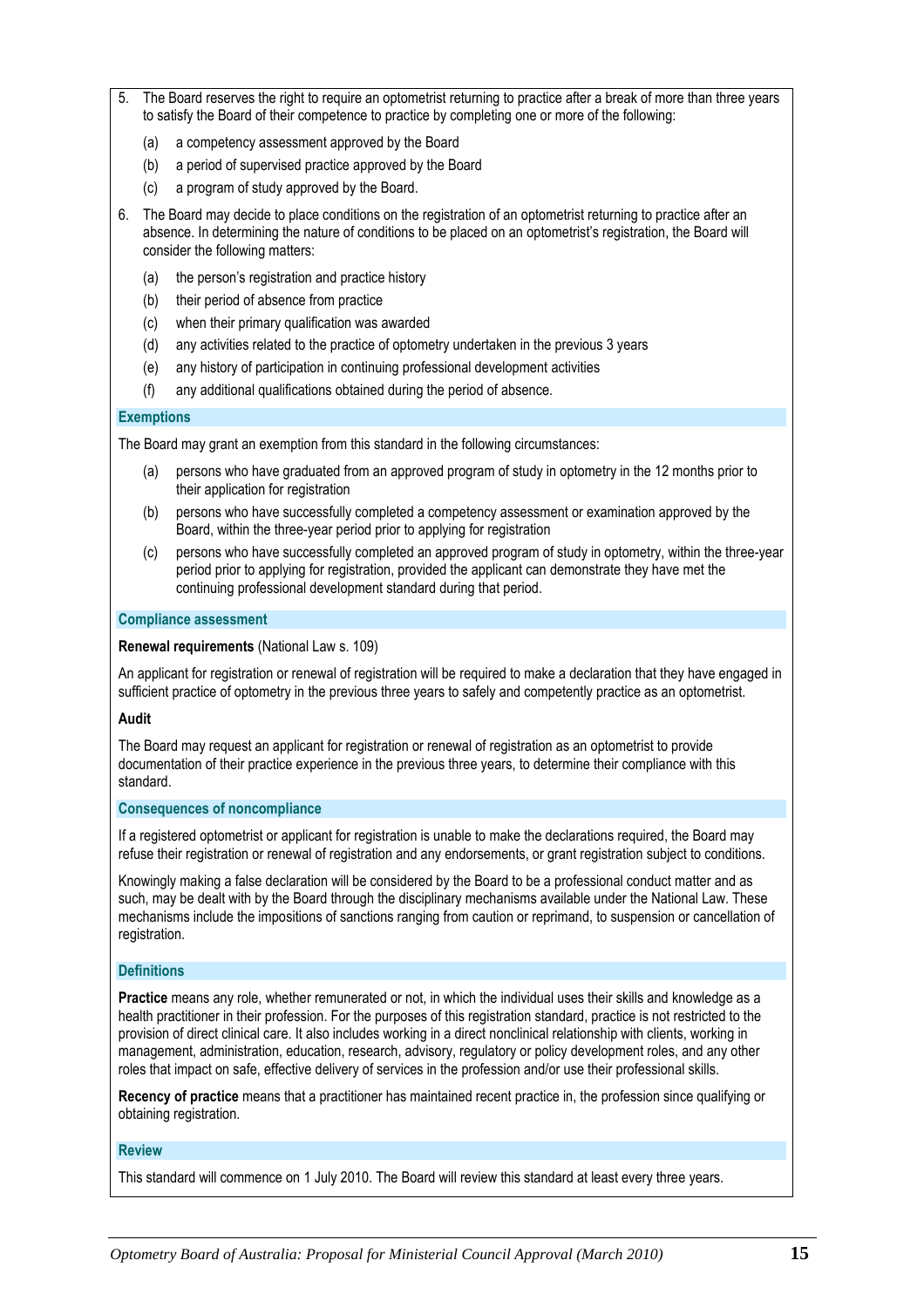# 2 Endorsement for scheduled medicines registration standard

# Scheduled medicines endorsement — proposed arrangements

# **Overview**

In recent years, all State and Territory governments except for Western Australia have legislated to permit optometrists to treat ocular diseases by prescribing a range of topical ocular medicines including antibiotics, anti-inflammatory agents, antiviral agents and antiglaucoma drugs. Most of the scheduled medicines that optometrists prescribe are currently covered by the Pharmaceutical Benefits Scheme (PBS).

The training that optometrists receive in the diagnosis and management of ocular disease at undergraduate level and in accredited postgraduate programs, which are necessary for scheduled medicines endorsement, adequately prepare optometrists to treat ocular disease.

Optometrists graduating from approved programs of study are now specifically trained to a national standard to prescribe scheduled medicines for ophthalmic use. The Optometry Council of Australia and New Zealand (OCANZ) accredits undergraduate optometry programs that incorporate the clinical and other competencies required to qualify graduating optometrists to prescribe ocular therapeutic medicines.

OCANZ also accredits postgraduate ocular therapeutics programs that in the opinion of the Board, suitably qualifies optometrists in practice to prescribe ocular therapeutic medicines — available for those who qualified before the ocular therapeutics training was incorporated into the approved undergraduate programs.

There are established protocols and guidelines that have been issued by State and Territory optometry boards to support safe prescribing practice. Registrants with scheduled medicines endorsement have additional obligations to update their knowledge and skills in the prescribing of ocular therapeutics.

The optometry profession has a track record — at least 10 years in some Australian jurisdictions — of safe prescribing of scheduled drugs for ophthalmic use. The experience has been that service to the community has been improved and unnecessary referrals have been eliminated. The ability to prescribe Schedule 4 medicines for ophthalmic use enables registered optometrists to provide better, more comprehensive and timely care to their patients.

# Proposed scope of scheduled medicines endorsement

The Board requests that the Ministerial Council decide, in accordance with section 14 of the National Law, that the Optometry Board of Australia may endorse the registration of suitably qualified optometrists as qualified to obtain, possess, administer, prescribe or supply schedule 4 medicines for the treatment of conditions of the eye. The Ministerial Council is requested to approve an endorsement in relation to scheduled medicines, under section 14(2) of the National Law, along the following lines:

*Class of health practitioners (section 14(2)(a):* Any person registered as an optometrist under the National Law whose registration has been endorsed by the Optometry Board of Australia under section 94 as qualified to obtain, possess, administer, prescribe or supply Schedule 4 medicines in the practice of optometry.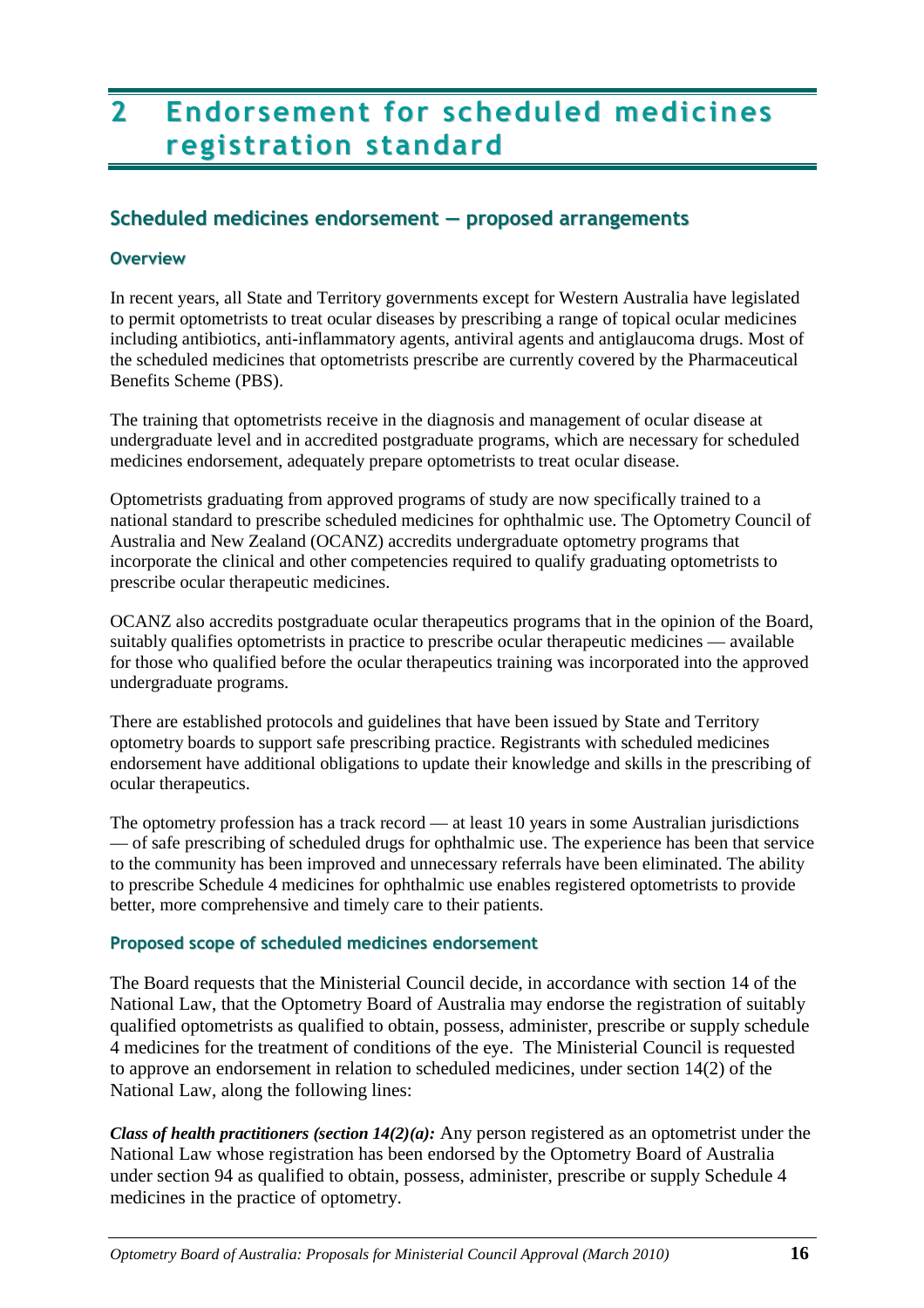*Class of scheduled medicines (section 14(2)(b):* Any Schedule 4 medicine used in the treatment of conditions of the eye, included in a list of Schedule 4 medicines approved by the Optometry Board of Australia and published on the Board's website at the following address: www.optometryboard.gov.au

*Type of use (section 14(2)(c):* Obtain, possess, administer, prescribe or supply.

These elements are incorporated into the Board's proposed registration standard for scheduled medicines endorsement that is also submitted to the Ministerial Council for approval, under section 12 of the National Law.

Subject to Ministerial Council approval, the Board has approved the list of schedule 4 medicines in the table below, for the purposes of granting a scheduled medicines endorsement.

# Requirements to qualify for endorsement

The proposed requirements to qualify for a scheduled medicines endorsement are set out in the draft registration standard below, for Ministerial Council approval.

# Accreditation standards for programs leading to endorsement

The Board proposes to approve as accreditation standards (against which training programs for endorsement for scheduled medicines will be assessed) the standards contained in two documents published by the OCANZ:

- OCANZ *Accreditation Manual –* for undergraduate optometry programs
- OCANZ *Guidelines for Accrediting Postgraduate Therapeutics Training –* for postgraduate ocular therapeutics programs.

### Practice guidelines to support safe prescribing practice

The Board proposes to develop and approve guidelines to support safe prescribing of scheduled medicines by endorsed optometrists. These will be based on existing guidelines issued by State and Territory optometry boards such as the *Protocols and Guidelines for Therapeutic Drug use by Endorsed Optometrists* August 2007, published by the Optometrists Registration Board of Victoria (available at the following website: www.optomboard.vic.gov.au/guide.php) and the *Pharmaceutical Benefits Scheme Guidelines for Shared Care of Glaucoma Patients*.

### Expert advice on safe prescribing practice

The Board proposes to establish a Scheduled Medicines Advisory Committee (SMAC). This committee will assist the Board in determining standards of practice for the optometry profession in its use of scheduled medicines, and providing evidence-based advice and recommendations to the Board on every aspect of its scheduled medicines endorsement arrangements.

The proposed terms of reference and membership for the SMAC are set out below.

# Proposed terms of reference and membership — Optometry Board Scheduled Medicines Advisory Committee

### Preamble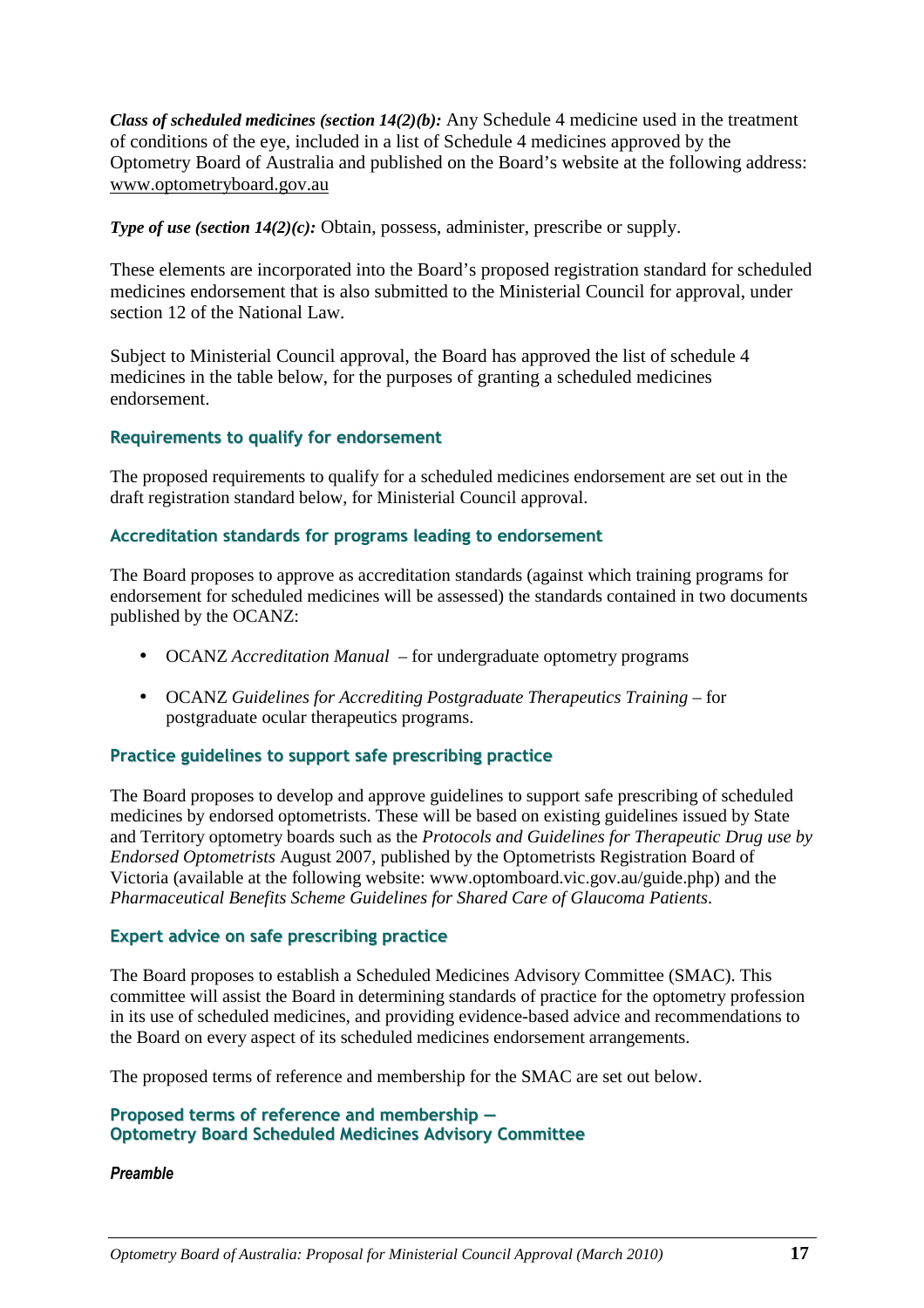The Optometry Board of Australia is responsible under the National Law for ensuring that registered optometrists are suitably trained, and that they practise in a safe, competent and ethical manner. Where the scope of practice of optometrists includes the administration or prescribing of diagnostic or therapeutic medicines for which they may have an endorsement and as authorised in State and Territory legislation, the Board has a role in ensuring practitioners have the necessary qualifications and practice, in accordance with accepted professional standards.

Subject to the approval of Ministerial Council, the Board may have the power to endorse under Clause 94 of the proposed national law the registration of suitably qualified optometrists as qualified to obtain, possess, administer, prescribe or supply scheduled medicines. Scheduled medicines are substances that are included in a schedule to the current Poisons Standard under the *Therapeutic Goods Act 1989* (Cwlth). The authorities to prescribe scheduled medicines are conferred under State and Territory drugs and poisons acts.

The Board proposes to establish a Scheduled Medicines Advisory Committee to assist it in determining standards of practice for the optometry profession in its use of scheduled medicines.

# Terms of reference

The terms of reference for the Scheduled Medicines Advisory Committee are to advise the Board on the following matters with respect to the administration or prescribing of scheduled medicines by registered optometrists, for diagnostic or therapeutic purposes:

- the curriculum, content and standard of courses of study necessary to provide competence for optometrists to administer diagnostic medicines or be endorsed to prescribe scheduled medicines for therapeutic purposes
- the content and standard of clinical experience that provide competence for optometrists to administer or prescribe scheduled medicines for diagnostic or therapeutic purposes
- any guidelines that might be required to support safe, competent and effective prescribing or administration practice by registered optometrists
- the scheduled medicines or classes of medicines that are suitable for registered optometrists to administer or prescribe
- the requirements for ongoing education of registered and endorsed optometrists to support safe, competent and effective prescribing and administration practice by registered optometrists
- any other matters that the Board may refer from time to time.

### Membership

The Scheduled Medicines Advisory Committee is to be chaired by a Board member or registered optometrist nominated by the Board and is to consist of:

- two registered optometrists who hold a scheduled medicine endorsement under the proposed national law or a law of a participating jurisdiction
- a registered pharmacist
- a registered medical practitioner who practises as an ophthalmologist
- a registered medical practitioner with expertise in clinical pharmacology
- an academic or educator in pharmacology
- a registered optometrist who is an academic or educator in optometry

The Board may appoint additional members as required.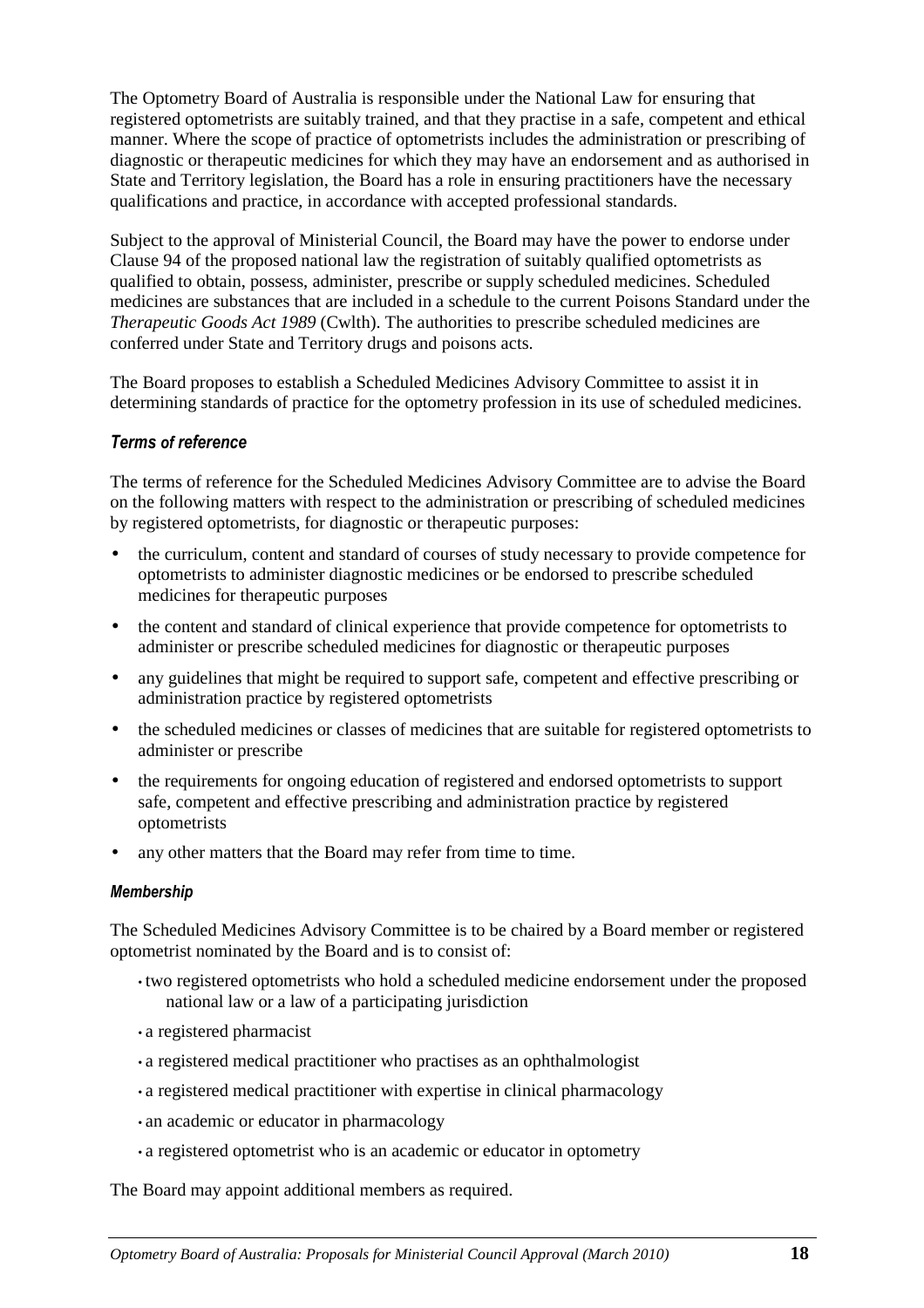The Committee will commence operations from 1 July 2010.

# Optometry Board of Australia

# Endorsement for scheduled medicines standard

**Summary** 

This standard sets out the qualifications and other requirements that must be met in order for a registered optometrist or applicant for registration as an optometrist to be granted an endorsement under section 94 of the National Law as qualified to prescribe or supply scheduled medicines.

#### Scope of endorsement

An endorsement under section 94 indicates that the registered optometrist is qualified to prescribe or supply schedule 2, 3, or 4 medicines to patients for the treatment of conditions of the eye, from a list approved by the Board.

The endorsement relates to any Schedule 2, 3 or 4 medicine within the meaning of the current poisons standard under section 52D of the Therapeutic Goods Act 1989 (Cwth) that is used in the treatment of conditions of the eye and is included in the approved list published on the Board's website.

#### Wording to appear on the Register of Optometrists

Endorsed as qualified to obtain, possess, administer, prescribe or supply schedule 2, 3 or 4 medicines for the treatment of conditions of the eye

#### **Qualifications**

To be eligible to be granted an endorsement for scheduled medicines under section 94, an applicant for registration or a registered optometrist must have successfully completed:

- an approved program of study in ocular therapeutics, or
- a program of study determined by the Board to be substantially equivalent to an approved program of study, or
- an examination or assessment in ocular therapeutics approved by the Board.

An approved program of study is one that has been accredited by the Optometry Council of Australia and New Zealand (OCANZ) and approved by the Optometry Board of Australia for the purpose of qualifying an optometrist for a scheduled medicines endorsement under section 94 of the National Law.

An approved examination or assessment is one that has been approved by the Board for the purposes of qualifying an optometrist for scheduled medicines endorsement under section 94 of the National Law.

A list of approved programs of study and approved examinations or assessments is available on the Board's website (http://www.optometryboard.gov.au).

#### Other requirements

Endorsed optometrists are expected to comply with practice guidelines on prescribing of scheduled medicines issued from time to time by the Optometry Board of Australia and published in accordance with section 39 of the National Law on the Board's website (http://www.optometryboard.gov.au).

#### Review

This standard for endorsement of registration applies from 1 July 2010. The Board will review this standard within three years of operation.